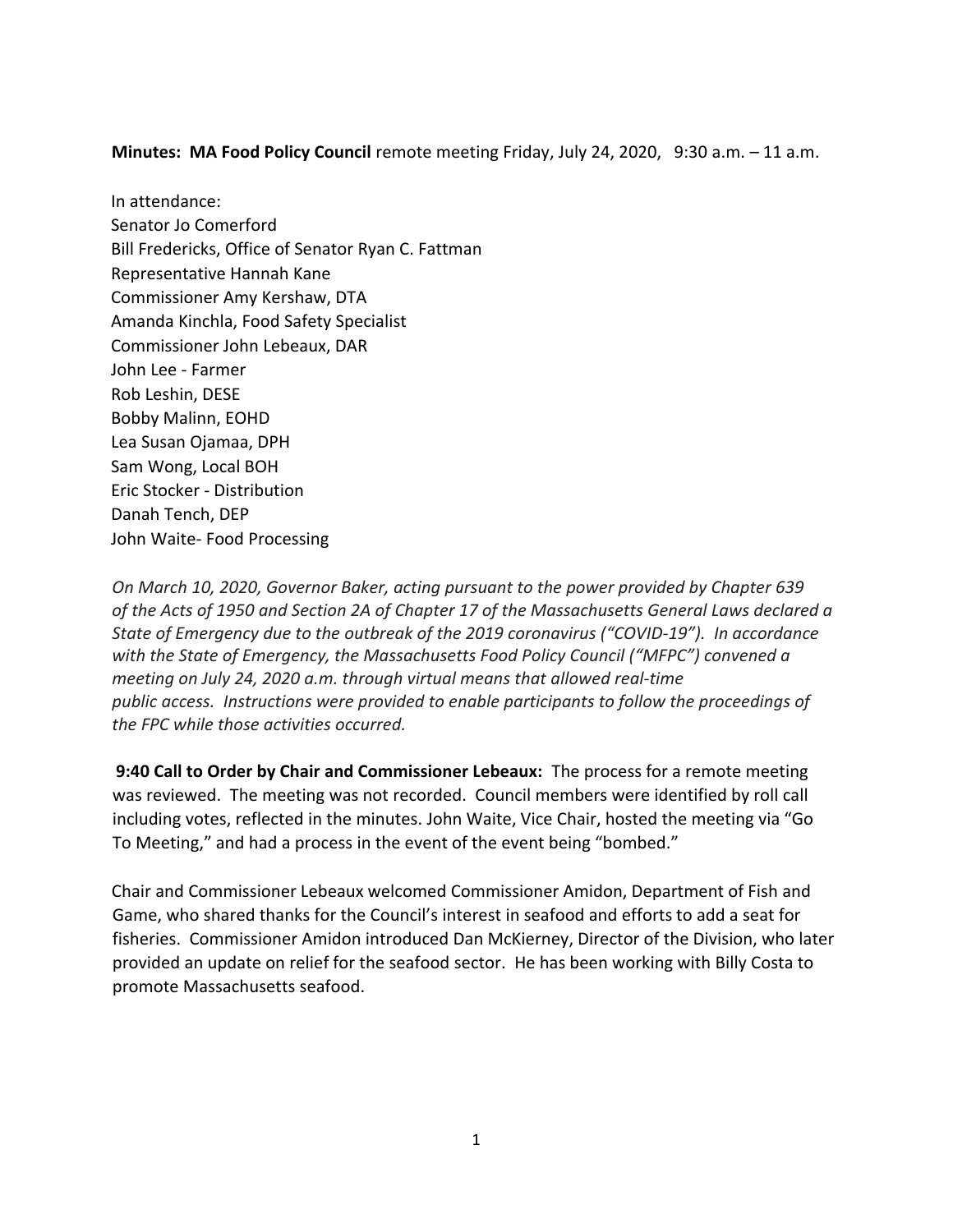**Acceptance of the minutes** was made in a motion by John Lee, seconded by Eric Stocker and passed unanimously by individual voice vote as follows**.** Yes: Senator Jo Comerford , Bill Fredericks, Representative Hannah Kane, Commissioner Amy Kershaw, Amanda Kinchla, Commissioner John Lebeaux, John Lee, Rob Leshin, Bobby Malinn, Lea Susan Ojamaa, Sam Wong, Eric Stocker, Danah Tench, John Waite. Comments from Representative Kane and John Waite had been incorporated previously, and were not substantial.

## **Officers Reports**

Commissioner Lebeaux: The Council secretary position and bylaw committee chair position will be discussed by John Waite, Council Vice Chair and according to the bylaws, head of the nominating committee. He encouraged members to volunteer for these positions.

John Waite, Vice Chair: The Structure and Council Roles subcommittee will meet before the next meeting. According to the latest Open Meeting Law, the group can meet remotely, after posting the agenda and participation details. The subcommittee will revisit the bylaws and also explore adding more seats, including Fish and Game for example. He noted Representative Ferrante's legislation to elevate the food system within state government. Separately, candidates will be solicited for the secretary position and bylaws committee vacated by Jeff Cole.

### **Council member updates**

Danah Tench: The public comment period for DEP's Solid Waste Master Plan will be extended through September 10. There are four on-line public meetings include three that are still open: Thursday, August 20,  $6 - 8$  PM; Tuesday, September 1,  $6 - 8$  PM; and Thursday, September 10, 6 – 8 PM. To register or for more information: [https://www.mass.gov/guides/solid](https://www.mass.gov/guides/solid-waste-master-plan)[wastemaster-plan](https://www.mass.gov/guides/solid-waste-master-plan)

Rob Leshin shared an update DESE's reopening guidance with a section on school meals for inperson and students learning remotely, including Q & A documents such as USDA waivers to help with meal service. The current provision of universal free meals will continue through August. Efforts are in progress to extend the waiver. Efforts with the school districts to transition back to the NSLB program are on-going.

Lea Susan Ojamaa: DPH convened a Health Equity Advisor Group to explore root causes of health inequities. Commissioner Kershaw also served on this project. The full recommendations were published July 9, 2020. [https://www.mass.gov/orgs/covid-19](https://www.mass.gov/orgs/covid-19-health-equity-advisory-group) [healthequity-advisory-group](https://www.mass.gov/orgs/covid-19-health-equity-advisory-group)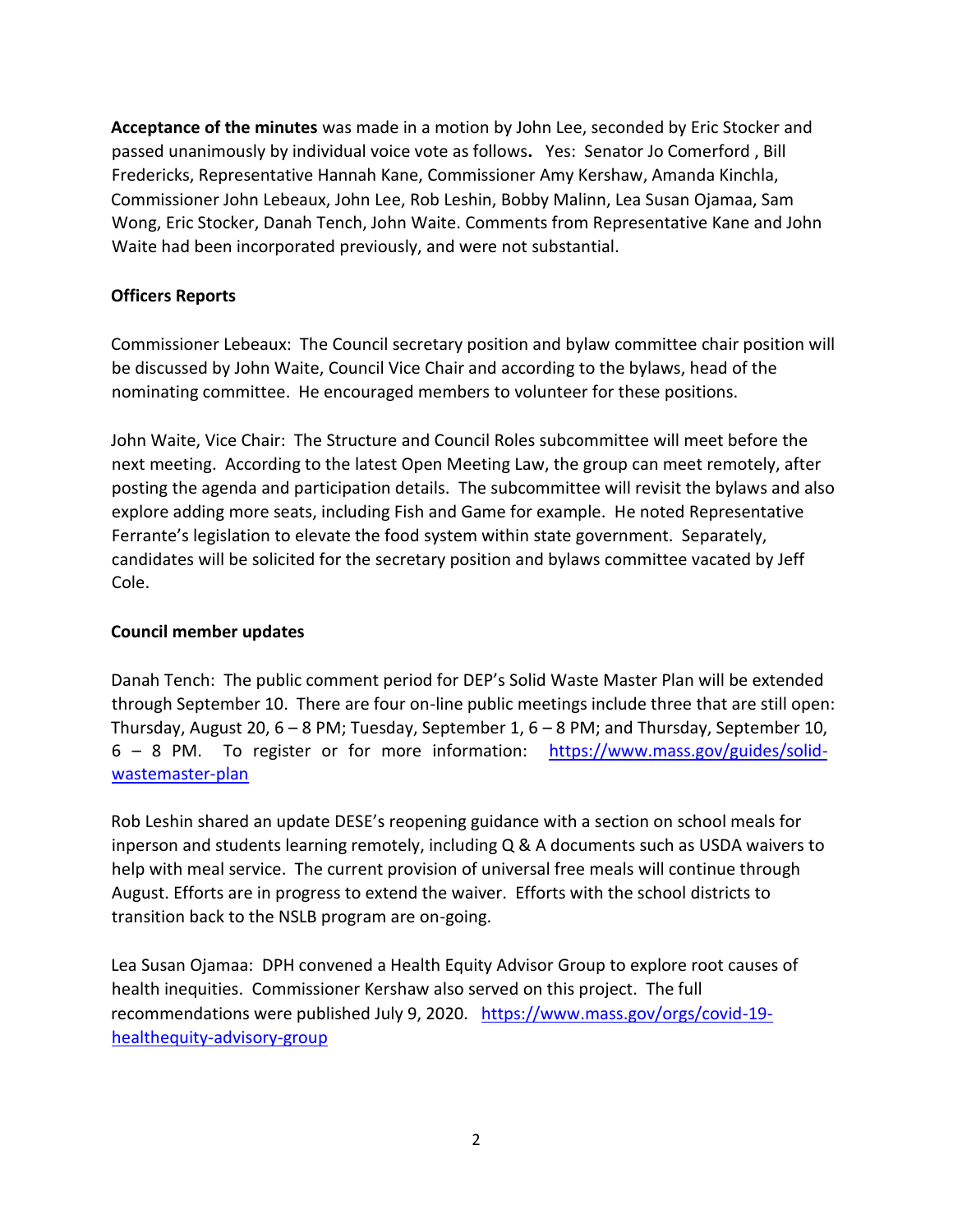[http://blog.mass.gov/publichealth/wp-content/uploads/sites/11/2020/07/DPH-COVID-](http://blog.mass.gov/publichealth/wp-content/uploads/sites/11/2020/07/DPH-COVID-19-Health-Equity-Advisory-Group-Recommendations-Data-Release-and-DPH-Response-compressed.pdf)[19Health-Equity-Advisory-Group-Recommendations-Data-Release-and-DPH-](http://blog.mass.gov/publichealth/wp-content/uploads/sites/11/2020/07/DPH-COVID-19-Health-Equity-Advisory-Group-Recommendations-Data-Release-and-DPH-Response-compressed.pdf)[Responsecompressed.pdf](http://blog.mass.gov/publichealth/wp-content/uploads/sites/11/2020/07/DPH-COVID-19-Health-Equity-Advisory-Group-Recommendations-Data-Release-and-DPH-Response-compressed.pdf)

#### **MA Food System Caucus update:** Representative Hannah Kane and Senator Jo Comerford

Representative Hannah Kane shared that the Caucus has been very active in all food topics, including assisting legislators with food security issues. Of all the legislative briefings, those in the food insecurity and production area among the most attended, most recently with 87 joining a food access briefing in late June. The Caucus continues to grow with four new legislative members. <https://www.mafoodsystemcaucus.com/>

Senator Comerford and Representative Kane continue to call attention to fisher and aquaculture farmer issues. Lt. Governor Polito and Representative Ferrante are also advocates for this sector. Senator Comerford echoed Representative Kane's gratitude for the work of the MA Food Security Task Force and everyone involved.

The Caucus has identified several priority bills that correspond with food access and insecurity, farmland, and economic development. Senator Comerford noted helpful input from DAR on legislative re: healthy soils and bolstering farmer sustainability during this time, as well as Senator Gobi's work on hemp issues. Caucus legislative priorities are listed here: <https://www.mafoodsystemcaucus.com/mentor-team>

### **Program - COVID-19 including MA Food Security Infrastructure Grant Program**

## **MA Food Security Infrastructure Grant Program updates and related topics**, Commissioner John Lebeaux

On May 17, the Baker/Polito Administration announced an investment of \$56M, including \$36M for the MA Food Security Infrastructure Grant Program. Close to \$3M in Grant awards was announced earlier in the week representing a wide gamut of project and organization recipients: [https://www.mass.gov/news/baker-polito-administration-awards-3-million-in-foodsecurity](https://www.mass.gov/news/baker-polito-administration-awards-3-million-in-food-security-grants)[grants.](https://www.mass.gov/news/baker-polito-administration-awards-3-million-in-food-security-grants) The rolling application process continues through September 15. The Grant was based largely on the Command Center's Food Security Task Force recommendations that included the group that Winton Pitcoff and Commissioner Lebeaux co-chaired. The Grant is being administered through EEA with a multi secretariat review team. DAR review team members include Rose Arruda and Laura Maul. A key concept in the Grant awards is to strengthen the long-term resiliency of the food system.

Rob Leshin had a phone conversation with a school director who can now purchase a food truck to support her remote learners due to the Grant. She was extremely grateful.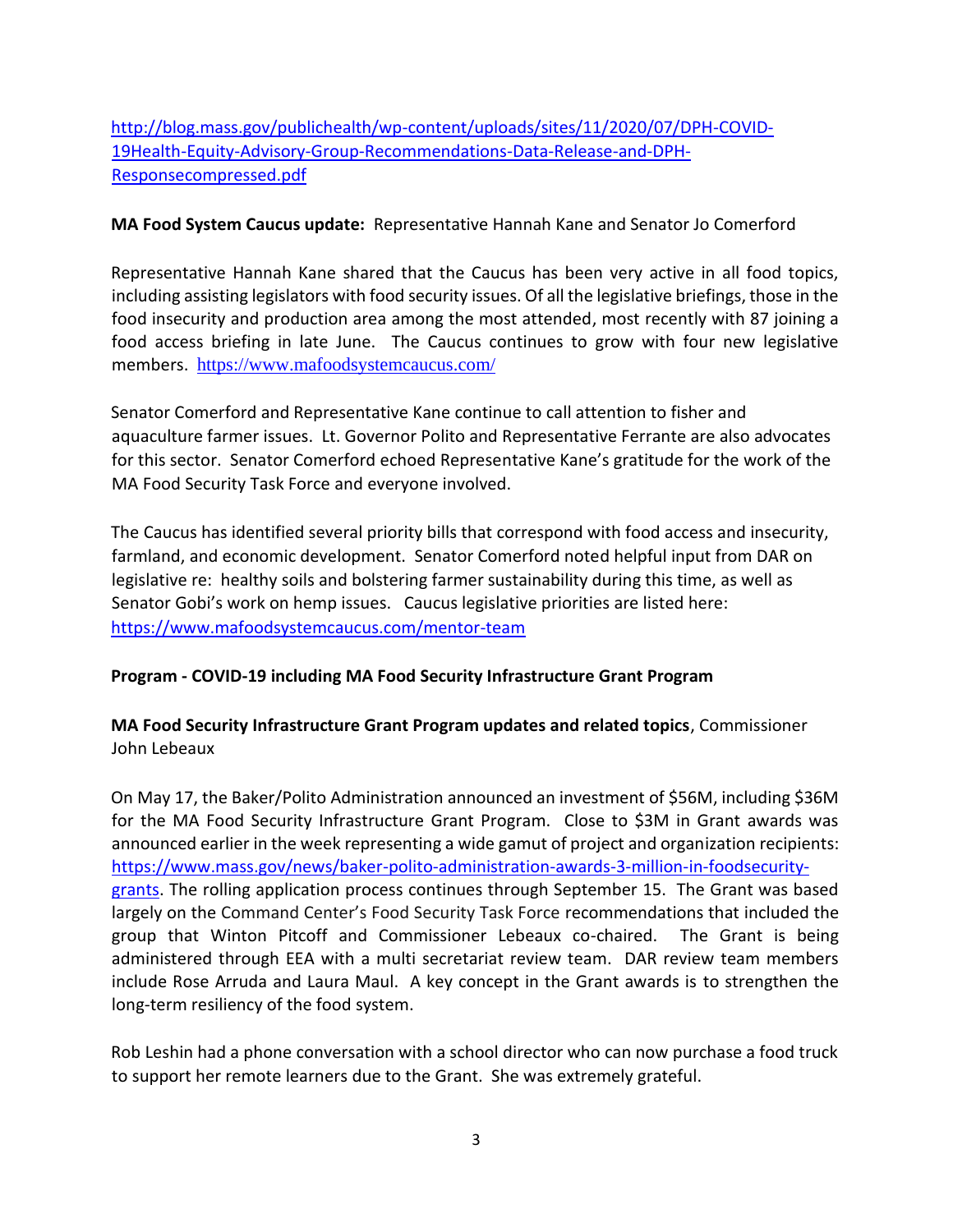Commissioner Lebeaux: A recommendation of the Task Force was connecting and centralizing food system marketing and distribution channels, recognizing the severe disruption caused by the pandemic. Both DAR and DMF were informed that long-standing business relations with some customers nearly disappeared, especially in the hospitality sector. The need for a business to business marketing platform was apparent. DAR staff reviewed several national platforms that could be adopted but found many were not suitable. DAR worked internally to develop a platform and connected with DMF to include seafood. The new MassGrown Exchange connects food and fisher products with buyers, in addition to related services such as transportation, processing and donations. This platform offers a market development tool not just during COVID-19 but into the future. More detail will be shared at the September Council meeting.

# **MA Food Security Infrastructure Grant Program and HIP update**, Amy Kershaw, DTA Commissioner and Task Force co-chair.

Commissioner Kershaw thanked everyone on the Task Force and discussed progress that's been made in several areas. Fortifying the emergency food system was a priority for food banks/pantries and other institutions. There was a focus on closing some of the eligibility guidelines to get SNAP benefits to clients. There is a \$5M investment into HIP for fresh local produce getting into the hands of SNAP clients and at the same time, infusing the economy of the local communities. Legislations colleagues worked to allow carryover of unused funds into the next fiscal year. A goal is that this investment helps with existing underlying problems as well as COVID -19 issues.

An expedited process to gain new vendors was established. A priority is that new vendors have interest to sell in communities hit hard by COVID, where food access and environmental justice issues exist. There is interest in vendors who are creative with delivery and connections to their communities, via language for example. There have been 91 applications and 39 have been approved. Many are small local farmers that live and work in their communities. Some are larger growers that have innovative delivery solutions. There is a good geographic spread. Commissioner Kershaw complimented staff Mia Kortebein and her team for amazing work around this program. She thanked everyone for their support including Commissioner Lebeaux and the DAR team.

# **CARES & MA Food Security Infrastructure Grant Program update and initiatives to increase consumption of MA seafood**: Dan McKiernan, Director, Division of Marine Fisheries

Seafood businesses have lost significant sales due to the pandemic. Many Massachusetts seafood dealers have accounts across the countries that have disappeared. Fewer products have been sold overseas. Massachusetts seafood dealers have lost some \$95M since March 1, 2020. There are signs of improvement, but the losses are substantial. Congress developed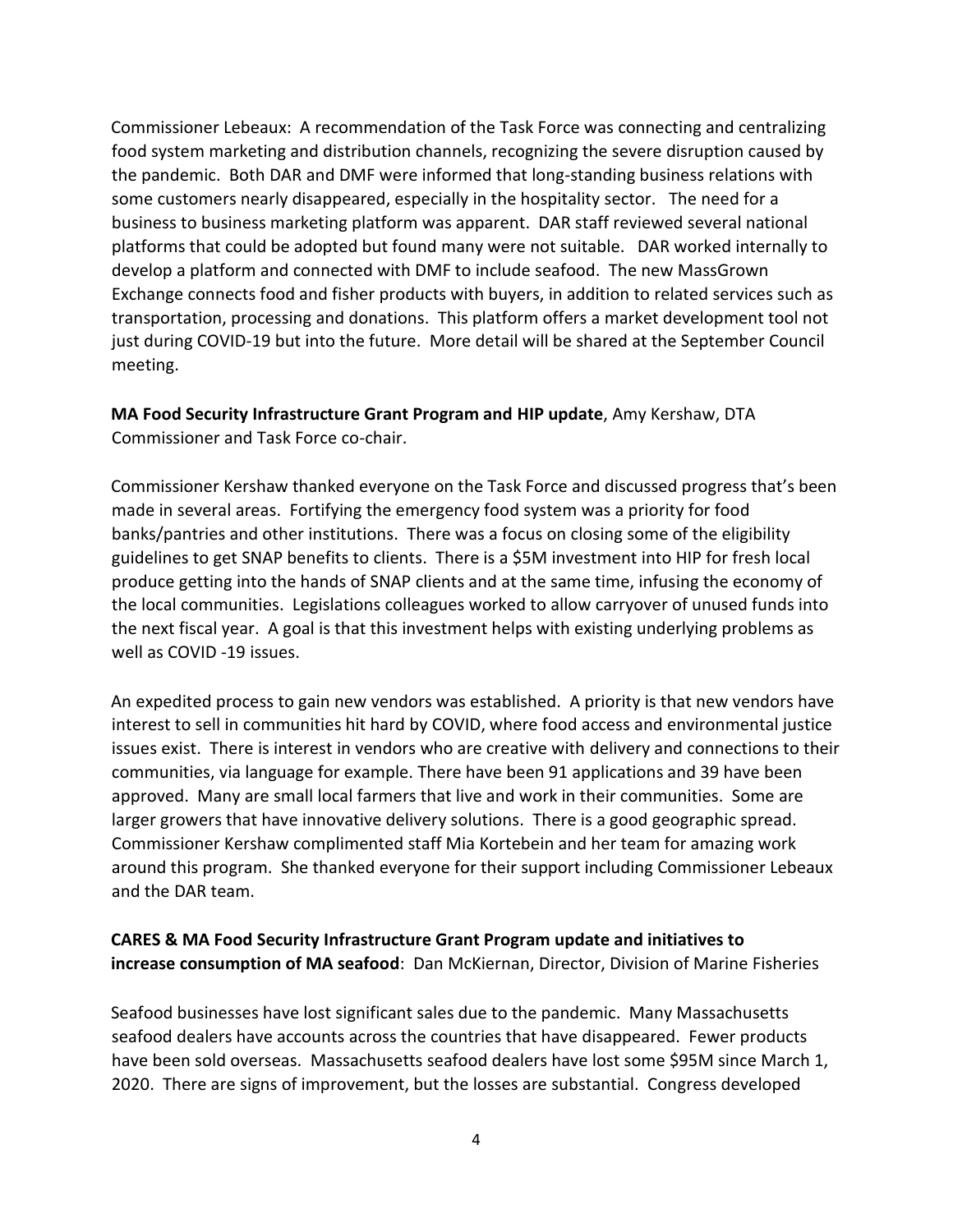programs for seafood and Massachusetts had the third largest award in the country. DMF has been fortunate to have statistics based on excellent data collection to capture the industry activity. Worst hit were dealers who relied on restaurant buyers and customers overseas. Oyster producers were the hardest hit since consumers lack experience shucking. Demand is also very off for Bluefin tuna for example. These fishermen are being advised not to harvest until the fall. Seafood processors are altering their product line, for example with home packs with frozen portions for home consumption. Having a diverse customer platform such as the MassGrown exchange is helpful. Lobsters and oyster wholesale dealers and processors are working to diversify their customer base. This platform is important and will be promoted to the industry. The Seafood Marketing Committee Advisory group provided positive feedback.

Dan mentioned his appreciation of the working relationship with DAR as part of the Grant review team, on the MassGrown Exchange platform, and earlier projects. John Lebeaux echoed the sentiment of appreciation in working closely with DMF. MDAR intersects with DMF in aquaculture, as well as with seafood and aquaculture for export marketing development, accessing programs and services developed with USDA funds through Food Export USA Northeast, of which Commissioner Lebeaux is an officer of the Board of Directors.

The Cape Cod Fishermen's Alliance has developed haddock chowder for food pantries and for retail outlets. The retail business will subsidize the food pantry product. Haddock Is an undervalued species. The fishery is abundant. Foundation support is subsidizing fishermen for their product.

**MA Food System Collaborative:** MA Local Food Action Plan Update Listening sessions: Winton Pitcoff, Director

It's been five years since the Food Local Food Action Plan was accepted by the Council. This crisis has made this an important time to revisit the Plan and set some new priorities. The Collaborative has hosted a series of zoom calls with existing networks including local food policy councils, Buy Local organizations and other groups that can share on the ground info and what is needed for a resilient food system. Results will be aggregated, synthesized and shared back out for top priorities. A report is expected in late fall or early winter. The Collaborative has also been involved in many projects mentioned by previous speakers. He complimented DTA for a thoughtful and efficient process to add new HIP vendors.

Commissioner Lebeaux: In the current grant, the evaluation criteria include consideration for proposals that support gateway cities and low-income census tracts, and a connection to the MA Local Food Action Plan. MDAR continues to try to find ways to promote and use the MA Local Food Action Plan.